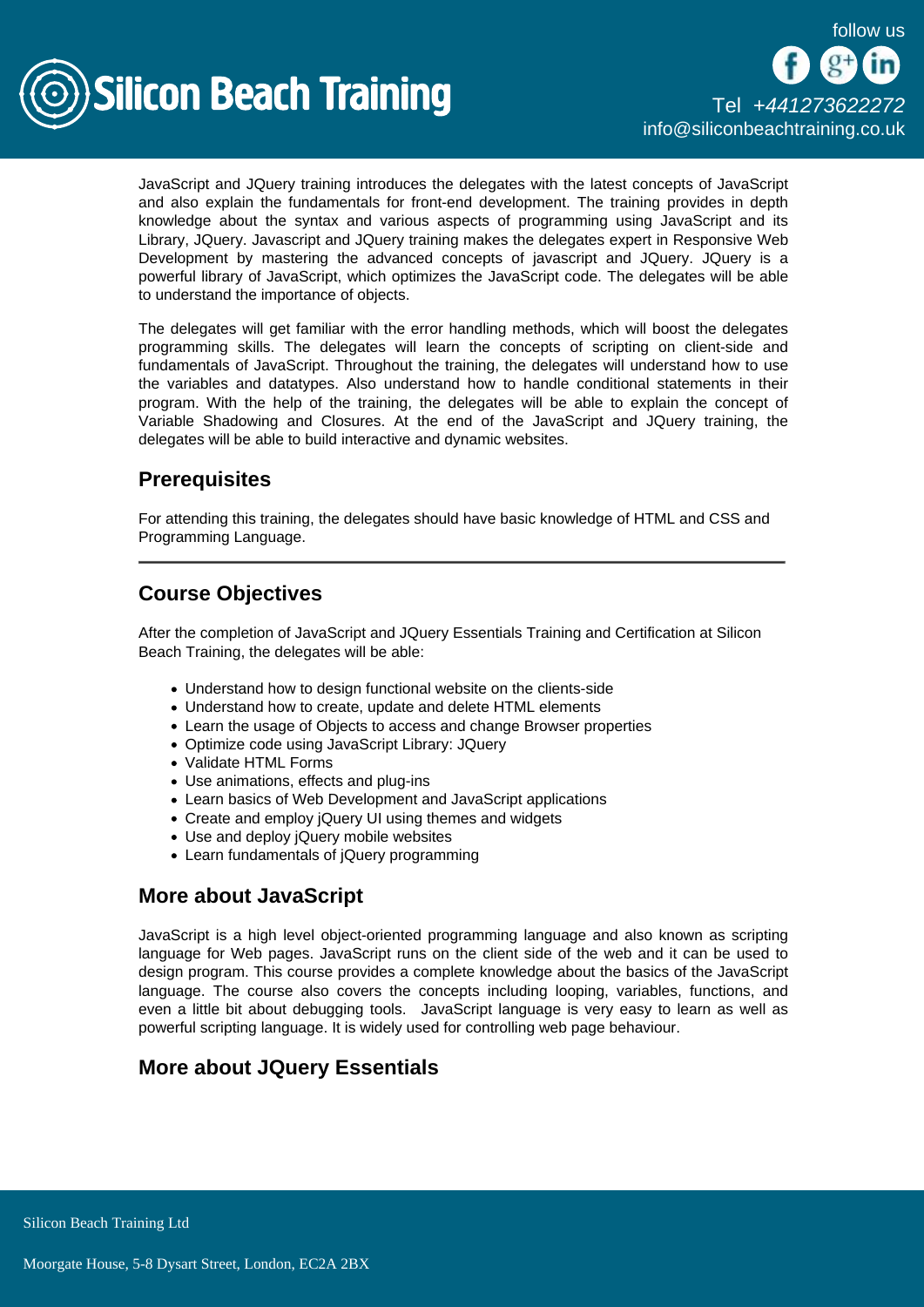

JQuery Essentials helps the delegates to optimize and implement the features of JQuery to maintain and build websites. JQuery was written to make DOM manipulation like moving things around a web page which is easier for developers. JQuery is a simple syntax convention and set of techniques. Which are used to navigate around and select HTML elements in directive to respond to user behavior such as clicking. JQuery is a JavaScript library that simplifies the process of changing HTML elements and writing scripts on their website.

### Introduction to JavaScript

- What is Scripting Language?
- Applications of JavaScript

#### **Operators**

- What are the Operators?
- Equality Operator
- Unary Operator
- Logical Operator
- Assignment Operator
- Relational Operator
- Conditional Operator

### Functions in JavaScript

- Definition of Functions
- Scope of the Function
- Function Definition and Calling
- Parameters of Functions

#### JavaScript Arrays

### JavaScript Control Statements

#### Classes and Objects

#### JavaScript Frameworks

- What is the Framework?
- Introduction to iQuery
- Features

Introduction to JQuery Selectors

Silicon Beach Training Ltd